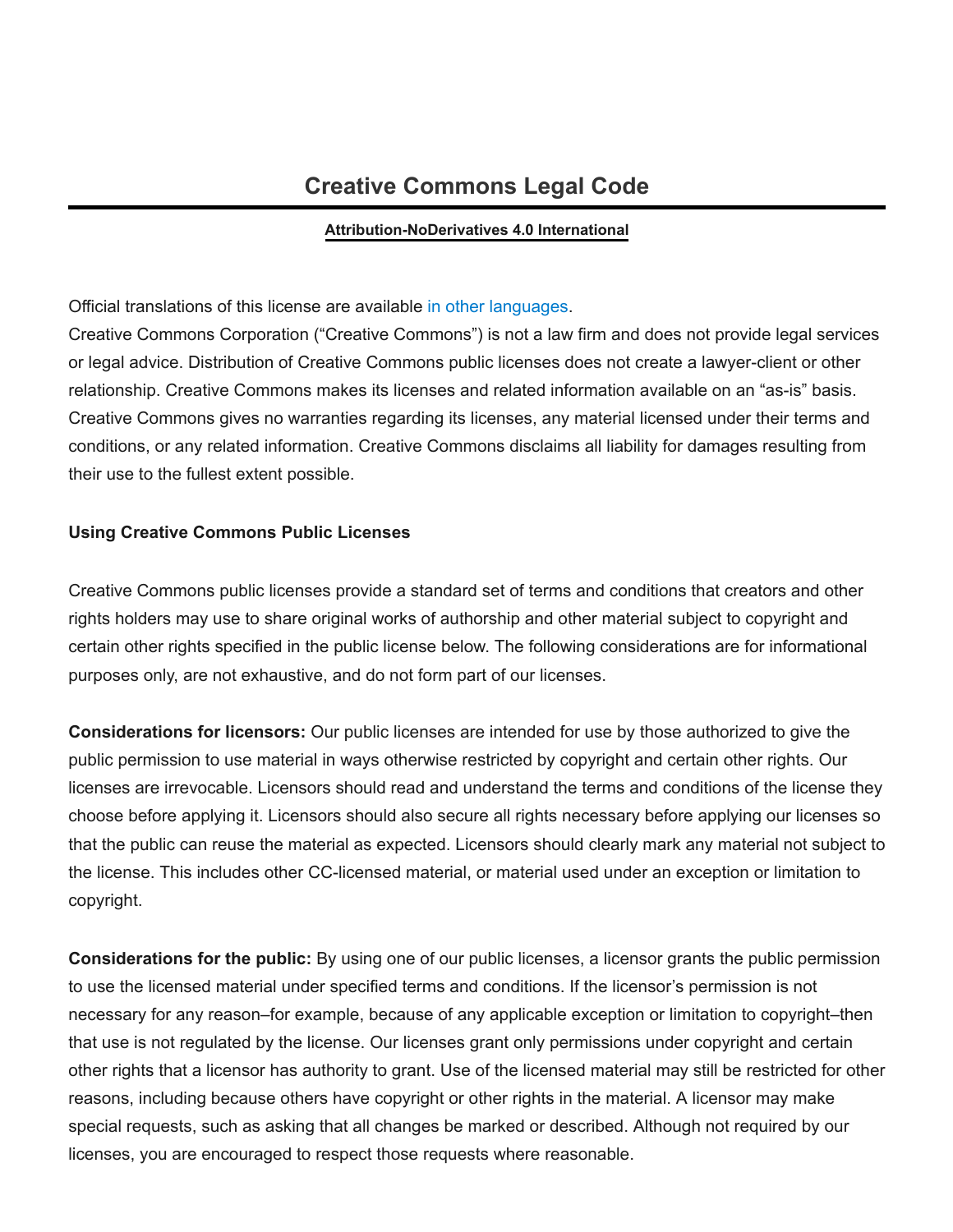### **Creative Commons Attribution-NoDerivatives 4.0 International Public License**

By exercising the Licensed Rights (defined below), You accept and agree to be bound by the terms and conditions of this Creative Commons Attribution-NoDerivatives 4.0 International Public License ("Public License"). To the extent this Public License may be interpreted as a contract, You are granted the Licensed Rights in consideration of Your acceptance of these terms and conditions, and the Licensor grants You such rights in consideration of benefits the Licensor receives from making the Licensed Material available under these terms and conditions.

#### <span id="page-1-0"></span>**Section 1 – Definitions.**

- a. **Adapted Material** means material subject to Copyright and Similar Rights that is derived from or based upon the Licensed Material and in which the Licensed Material is translated, altered, arranged, transformed, or otherwise modified in a manner requiring permission under the Copyright and Similar Rights held by the Licensor. For purposes of this Public License, where the Licensed Material is a musical work, performance, or sound recording, Adapted Material is always produced where the Licensed Material is synched in timed relation with a moving image.
- b. **Copyright and Similar Rights** means copyright and/or similar rights closely related to copyright including, without limitation, performance, broadcast, sound recording, and Sui Generis Database Rights, without regard to how the rights are labeled or categorized. For purposes of this Public License, the rights specified in Section  $2(b)(1)-(2)$  are not Copyright and Similar Rights.
- c. **Effective Technological Measures** means those measures that, in the absence of proper authority, may not be circumvented under laws fulfilling obligations under Article 11 of the WIPO Copyright Treaty adopted on December 20, 1996, and/or similar international agreements.
- d. **Exceptions and Limitations** means fair use, fair dealing, and/or any other exception or limitation to Copyright and Similar Rights that applies to Your use of the Licensed Material.
- e. **Licensed Material** means the artistic or literary work, database, or other material to which the Licensor applied this Public License.
- f. **Licensed Rights** means the rights granted to You subject to the terms and conditions of this Public License, which are limited to all Copyright and Similar Rights that apply to Your use of the Licensed Material and that the Licensor has authority to license.
- g. **Licensor** means the individual(s) or entity(ies) granting rights under this Public License.
- h. **Share** means to provide material to the public by any means or process that requires permission under the Licensed Rights, such as reproduction, public display, public performance, distribution, dissemination, communication, or importation, and to make material available to the public including in ways that members of the public may access the material from a place and at a time individually chosen by them.
- i. **Sui Generis Database Rights** means rights other than copyright resulting from Directive 96/9/EC of the European Parliament and of the Council of 11 March 1996 on the legal protection of databases, as amended and/or succeeded, as well as other essentially equivalent rights anywhere in the world.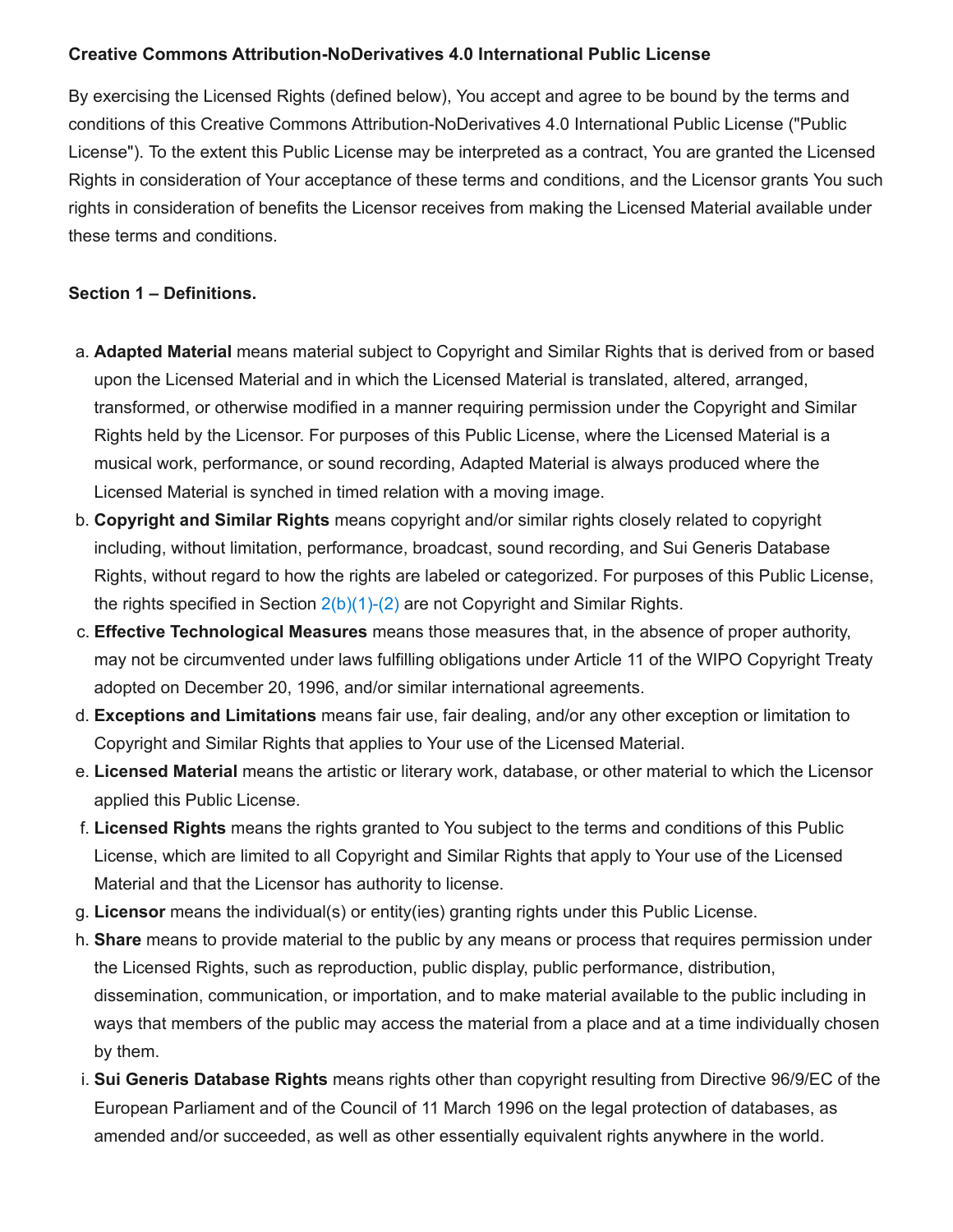j. **You** means the individual or entity exercising the Licensed Rights under this Public License. **Your** has a corresponding meaning.

# **Section 2 – Scope.**

# a. **License grant**.

<span id="page-2-2"></span>1. Subject to the terms and conditions of this Public License, the Licensor hereby grants You a worldwide, royalty-free, non-sublicensable, non-exclusive, irrevocable license to exercise the Licensed Rights in the Licensed Material to:

A. reproduce and Share the Licensed Material, in whole or in part; and

B. produce and reproduce, but not Share, Adapted Material.

- 2. Exceptions and Limitations. For the avoidance of doubt, where Exceptions and Limitations apply to Your use, this Public License does not apply, and You do not need to comply with its terms and conditions.
- 3. Term. The term of this Public License is specified in Section  $6(a)$ .
- <span id="page-2-1"></span>4. Media and formats; technical modifications allowed. The Licensor authorizes You to exercise the Licensed Rights in all media and formats whether now known or hereafter created, and to make technical modifications necessary to do so. The Licensor waives and/or agrees not to assert any right or authority to forbid You from making technical modifications necessary to exercise the Licensed Rights, including technical modifications necessary to circumvent Effective Technological Measures. For purposes of this Public License, simply making modifications authorized by this Section  $2(a)(4)$ never produces Adapted Material.
- 5. Downstream recipients.
	- A. Offer from the Licensor Licensed Material. Every recipient of the Licensed Material automatically receives an offer from the Licensor to exercise the Licensed Rights under the terms and conditions of this Public License.
	- B. No downstream restrictions. You may not offer or impose any additional or different terms or conditions on, or apply any Effective Technological Measures to, the Licensed Material if doing so restricts exercise of the Licensed Rights by any recipient of the Licensed Material.
- 6. No endorsement. Nothing in this Public License constitutes or may be construed as permission to assert or imply that You are, or that Your use of the Licensed Material is, connected with, or sponsored, endorsed, or granted official status by, the Licensor or others designated to receive attribution as provided in Section  $3(a)(1)(A)(i)$ .
- <span id="page-2-0"></span>b. **Other rights**.
	- 1. Moral rights, such as the right of integrity, are not licensed under this Public License, nor are publicity, privacy, and/or other similar personality rights; however, to the extent possible, the Licensor waives and/or agrees not to assert any such rights held by the Licensor to the limited extent necessary to allow You to exercise the Licensed Rights, but not otherwise.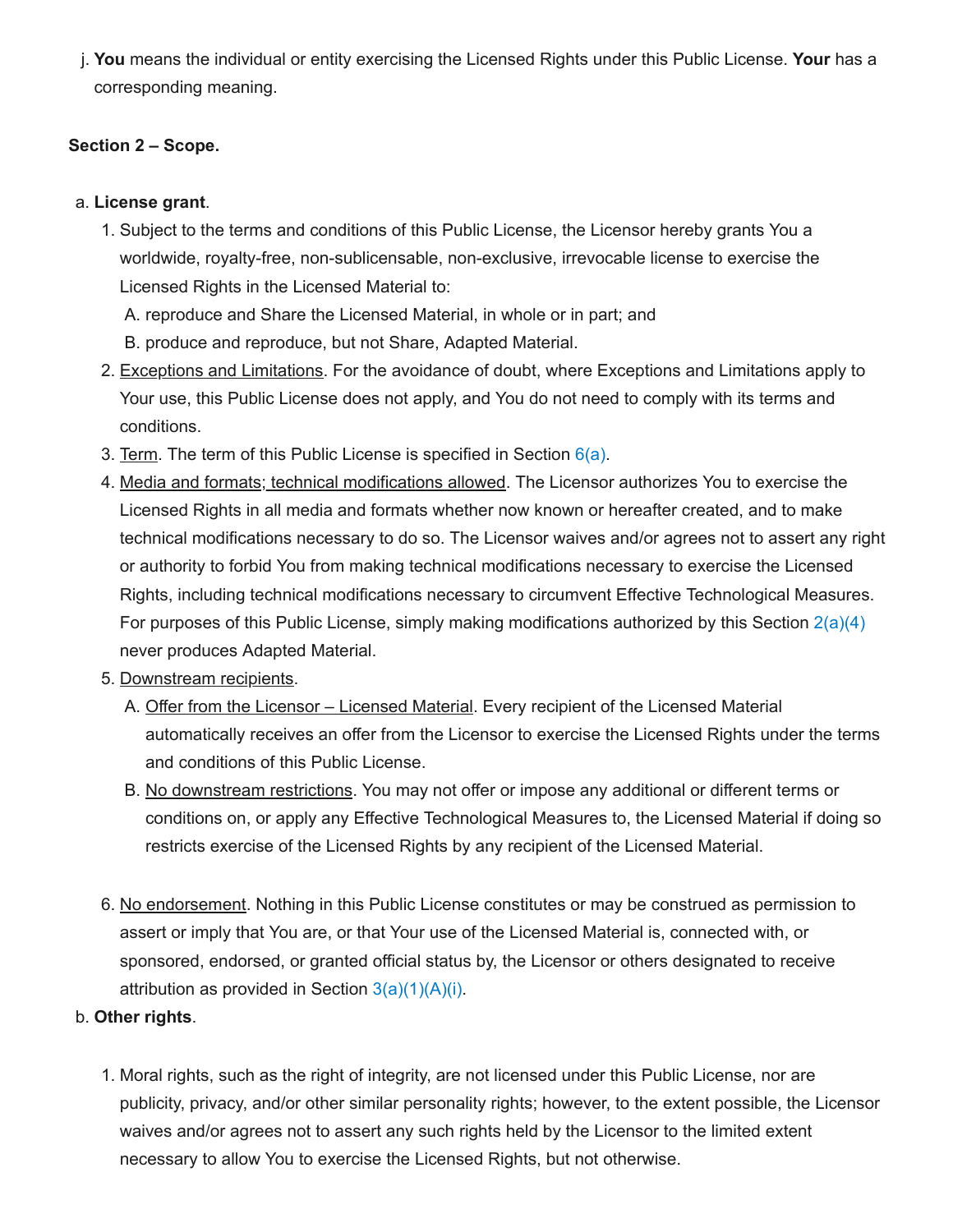- 2. Patent and trademark rights are not licensed under this Public License.
- 3. To the extent possible, the Licensor waives any right to collect royalties from You for the exercise of the Licensed Rights, whether directly or through a collecting society under any voluntary or waivable statutory or compulsory licensing scheme. In all other cases the Licensor expressly reserves any right to collect such royalties.

### **Section 3 – License Conditions.**

Your exercise of the Licensed Rights is expressly made subject to the following conditions.

#### <span id="page-3-3"></span>a. **Attribution**.

- <span id="page-3-2"></span><span id="page-3-1"></span><span id="page-3-0"></span>1. If You Share the Licensed Material, You must:
	- A. retain the following if it is supplied by the Licensor with the Licensed Material:
		- i. identification of the creator(s) of the Licensed Material and any others designated to receive attribution, in any reasonable manner requested by the Licensor (including by pseudonym if designated);
		- ii. a copyright notice;
		- iii. a notice that refers to this Public License;
		- iv. a notice that refers to the disclaimer of warranties;
		- v. a URI or hyperlink to the Licensed Material to the extent reasonably practicable;
	- B. indicate if You modified the Licensed Material and retain an indication of any previous modifications; and
	- C. indicate the Licensed Material is licensed under this Public License, and include the text of, or the URI or hyperlink to, this Public License.

For the avoidance of doubt, You do not have permission under this Public License to Share Adapted Material.

- 2. You may satisfy the conditions in Section  $3(a)(1)$  in any reasonable manner based on the medium, means, and context in which You Share the Licensed Material. For example, it may be reasonable to satisfy the conditions by providing a URI or hyperlink to a resource that includes the required information.
- 3. If requested by the Licensor, You must remove any of the information required by Section  $3(a)(1)(A)$ to the extent reasonably practicable.

# <span id="page-3-4"></span>**Section 4 – Sui Generis Database Rights.**

Where the Licensed Rights include Sui Generis Database Rights that apply to Your use of the Licensed Material: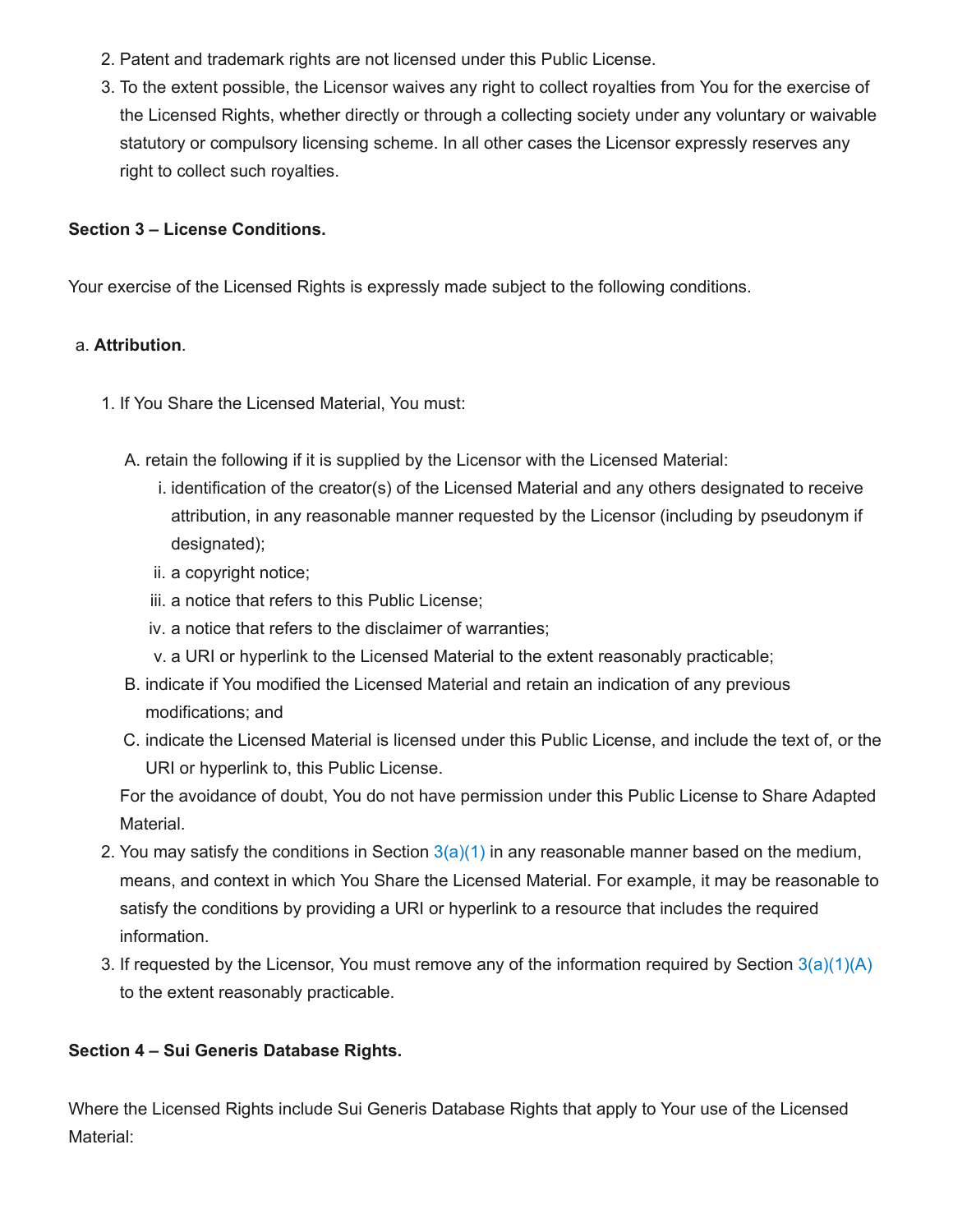- a. for the avoidance of doubt, Section  $2(a)(1)$  grants You the right to extract, reuse, reproduce, and Share all or a substantial portion of the contents of the database, provided You do not Share Adapted Material;
- b. if You include all or a substantial portion of the database contents in a database in which You have Sui Generis Database Rights, then the database in which You have Sui Generis Database Rights (but not its individual contents) is Adapted Material; and
- c. You must comply with the conditions in Section  $3(a)$  if You Share all or a substantial portion of the contents of the database.

For the avoidance of doubt, this Section [4](#page-3-4) supplements and does not replace Your obligations under this Public License where the Licensed Rights include other Copyright and Similar Rights.

<span id="page-4-2"></span>**Section 5 – Disclaimer of Warranties and Limitation of Liability.**

- **a. Unless otherwise separately undertaken by the Licensor, to the extent possible, the Licensor offers the Licensed Material as-is and as-available, and makes no representations or warranties of any kind concerning the Licensed Material, whether express, implied, statutory, or other. This includes, without limitation, warranties of title, merchantability, fitness for a particular purpose, non-infringement, absence of latent or other defects, accuracy, or the presence or absence of errors, whether or not known or discoverable. Where disclaimers of warranties are not allowed in full or in part, this disclaimer may not apply to You.**
- b. To the extent possible, in no event will the Licensor be liable to You on any legal theory **(including, without limitation, negligence) or otherwise for any direct, special, indirect, incidental, consequential, punitive, exemplary, or other losses, costs, expenses, or damages arising out of this Public License or use of the Licensed Material, even if the Licensor has been advised of the possibility of such losses, costs, expenses, or damages. Where a limitation of liability is not allowed in full or in part, this limitation may not apply to You.**
- c. The disclaimer of warranties and limitation of liability provided above shall be interpreted in a manner that, to the extent possible, most closely approximates an absolute disclaimer and waiver of all liability.

# <span id="page-4-3"></span>**Section 6 – Term and Termination.**

- <span id="page-4-0"></span>a. This Public License applies for the term of the Copyright and Similar Rights licensed here. However, if You fail to comply with this Public License, then Your rights under this Public License terminate automatically.
- <span id="page-4-1"></span>b. Where Your right to use the Licensed Material has terminated under Section  $6(a)$ , it reinstates:
	- 1. automatically as of the date the violation is cured, provided it is cured within 30 days of Your discovery of the violation; or
	- 2. upon express reinstatement by the Licensor.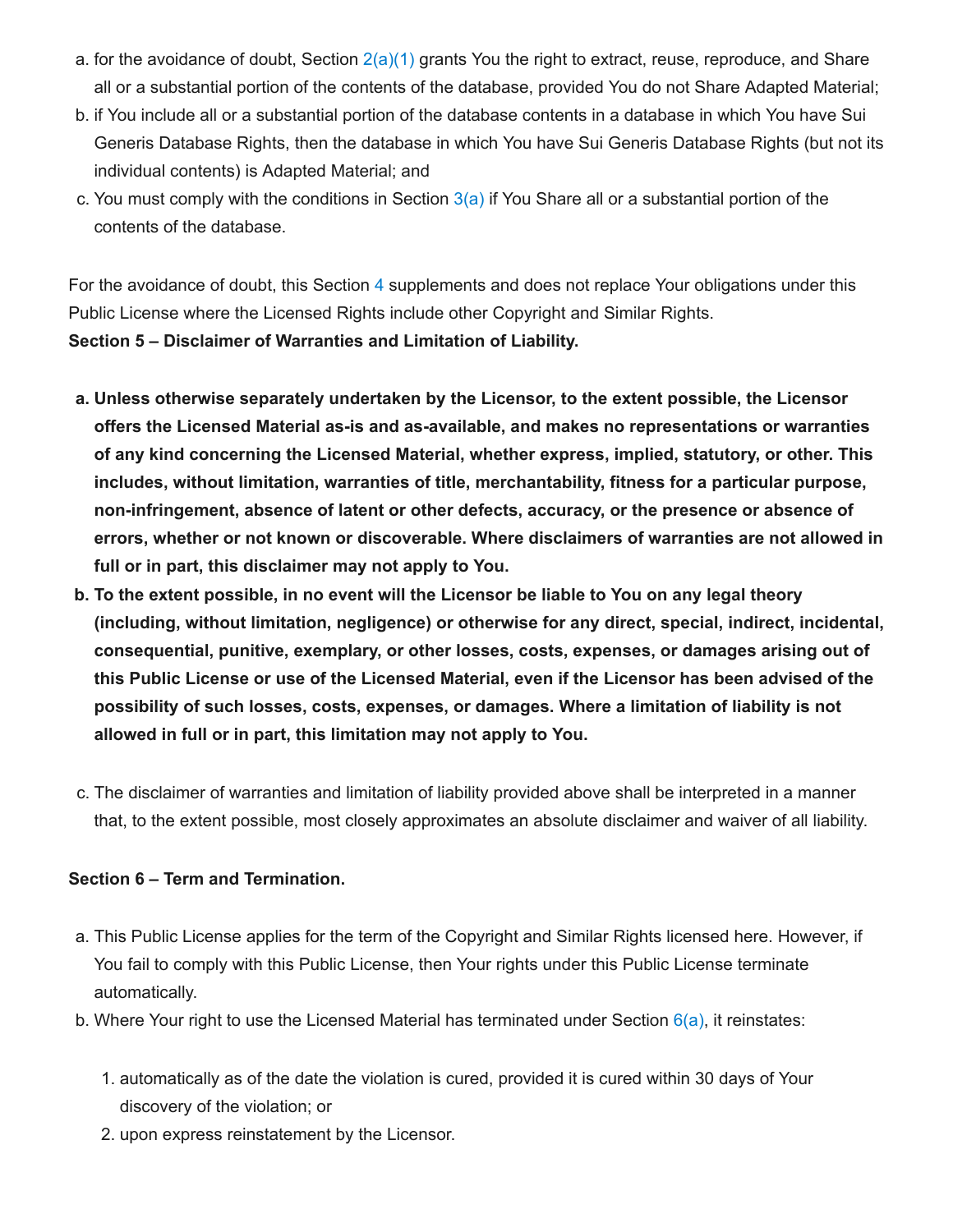For the avoidance of doubt, this Section  $6(b)$  does not affect any right the Licensor may have to seek remedies for Your violations of this Public License.

- c. For the avoidance of doubt, the Licensor may also offer the Licensed Material under separate terms or conditions or stop distributing the Licensed Material at any time; however, doing so will not terminate this Public License.
- d. Sections [1,](#page-1-0) [5](#page-4-2), [6](#page-4-3), [7](#page-5-0), and [8](#page-5-1) survive termination of this Public License.

### <span id="page-5-0"></span>**Section 7 – Other Terms and Conditions.**

- a. The Licensor shall not be bound by any additional or different terms or conditions communicated by You unless expressly agreed.
- b. Any arrangements, understandings, or agreements regarding the Licensed Material not stated herein are separate from and independent of the terms and conditions of this Public License.

#### <span id="page-5-1"></span>**Section 8 – Interpretation.**

- a. For the avoidance of doubt, this Public License does not, and shall not be interpreted to, reduce, limit, restrict, or impose conditions on any use of the Licensed Material that could lawfully be made without permission under this Public License.
- b. To the extent possible, if any provision of this Public License is deemed unenforceable, it shall be automatically reformed to the minimum extent necessary to make it enforceable. If the provision cannot be reformed, it shall be severed from this Public License without affecting the enforceability of the remaining terms and conditions.
- c. No term or condition of this Public License will be waived and no failure to comply consented to unless expressly agreed to by the Licensor.
- d. Nothing in this Public License constitutes or may be interpreted as a limitation upon, or waiver of, any privileges and immunities that apply to the Licensor or You, including from the legal processes of any jurisdiction or authority.

Creative Commons is not a party to its public licenses. Notwithstanding, Creative Commons may elect to apply one of its public licenses to material it publishes and in those instances will be considered the "Licensor." The text of the Creative Commons public licenses is dedicated to the public domain under the CC0 Public Domain [Dedication.](https://creativecommons.org/publicdomain/zero/1.0/legalcode) Except for the limited purpose of indicating that material is shared under a Creative Commons public license or as otherwise permitted by the Creative Commons policies published at [creativecommons.org/policies,](https://creativecommons.org/policies) Creative Commons does not authorize the use of the trademark "Creative Commons" or any other trademark or logo of Creative Commons without its prior written consent including, without limitation, in connection with any unauthorized modifications to any of its public licenses or any other arrangements, understandings, or agreements concerning use of licensed material. For the avoidance of doubt, this paragraph does not form part of the public licenses.